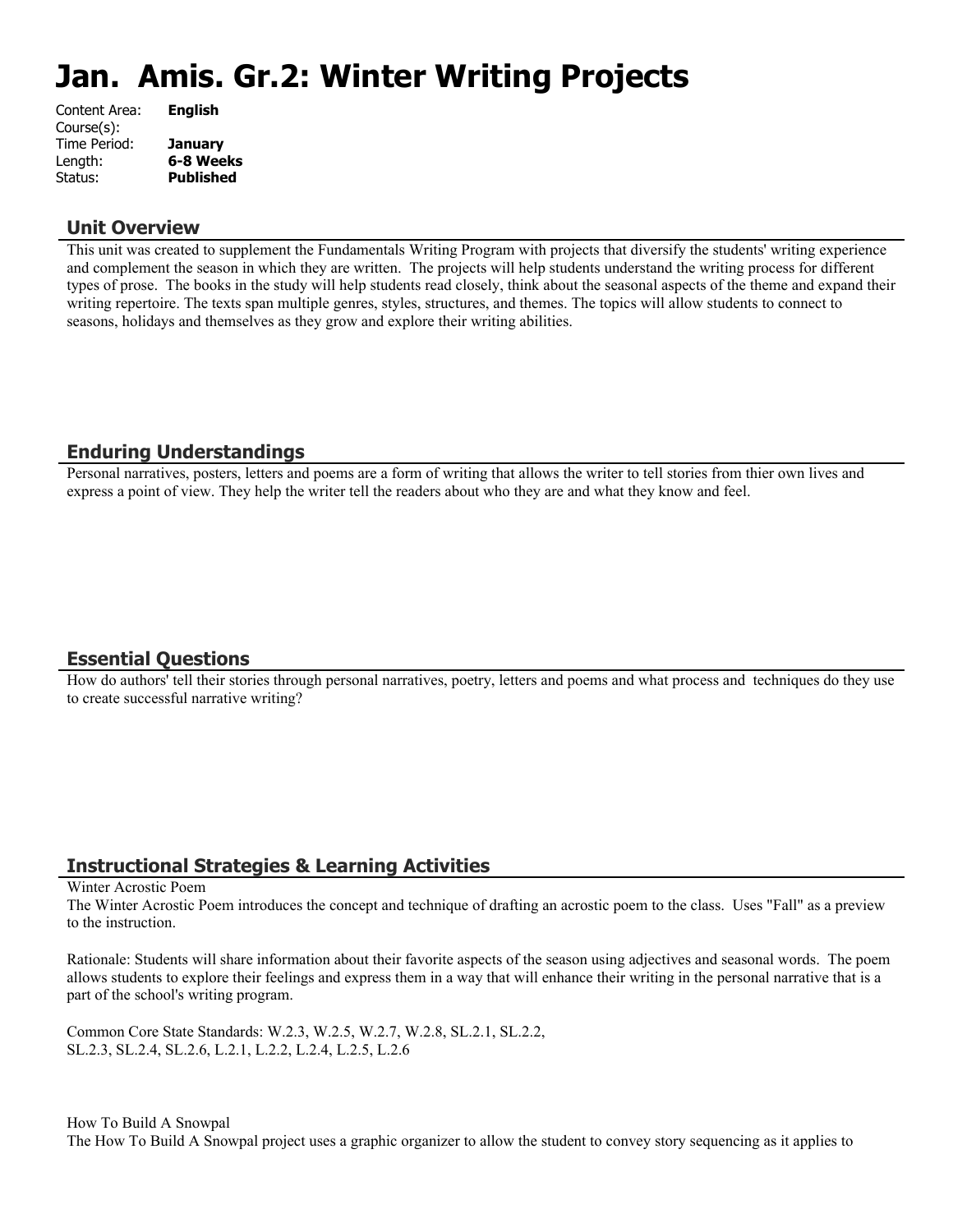building a snowman. Uses "The Biggest, Best Snowman Ever!" as an introduction to the project.

Rationale: Students will share information about a common experience to practice sequencing in writing. This will inform their work on their personal narratives relative to the school's writing program.

Common Core State Standards: W.2.3, W.2.5, W.2.7, W.2.8, SL.2.1, SL.2.2, SL.2.3, SL.2.4, SL.2.6, L.2.1, L.2.2, L.2.4, L.2.5, L.2.6

Holiday Traditions

The Holiday Traditions project uses writing prompts to allow the student to convey information about their families celebrate the winter holidays. Uses various books about Hannukah, Christmas, Kwaanza to give the students information about traditions other than their own and to inform their future writing and global outlook.

Rationale: Students will share information about themselves as a way of sharing information about their lives. This will inform their work on their personal narrative relative to the school's writing program.

Common Core State Standards: W.2.3, W.2.5, W.2.7, W.2.8, SL.2.1, SL.2.2, SL.2.3, SL.2.4, SL.2.6, L.2.1, L.2.2, L.2.4, L.2.5, L.2.6

New Year's Resolutions

The New Year's Resolutions project introduces the concept of a New Year's resolution and goal setting. It uses a graphic organizer to help the students focus on goals for home, school and themselves. This will complement the school's writing program which focuses on experience writing in the form of a personal narrative.

Rationale: Students will share information about their goals for the new year as a way to explore their experiences and self-reflection in writing.

Common Core State Standards: W.2.3, W.2.5, W.2.7, W.2.8, SL.2.1, SL.2.2, SL.2.3, SL.2.4, SL.2.6, L.2.1, L.2.2, L.2.4, L.2.5, L.2.6

I Have A Dream

The I Have A Dream project uses writing prompts to allow the student to convey their dreams for the future after learning about Martin Luther King Jr.'s dream for our country. Uses "Martin's Big Words" as an introduction to the project.

Rationale: Students will share information about what they would like to see for our country and their future. This will inform their work on their personal narrative relative to the school's writing program.

Common Core State Standards: W.2.3, W.2.5, W.2.7, W.2.8, SL.2.1, SL.2.2, SL.2.3, SL.2.4, SL.2.6, L.2.1, L.2.2, L.2.4, L.2.5, L.2.6

Groundhog Has A Say!

Groundhog Has A Say! reinforces the lessons the students learned about expressing a character's point of view in writing. Uses "Groundhog Has A Say!" as a preview to instruction.

Rationale: Students will an essay expressing the groundhog's feelings as he emerges from his burrow on Groundhog's Day. The exercise allows them to express an opinion from another point of view and to practice with they learned about using quotation marks as a part of the school's writing program.

Common Core State Standards: W.2.3, W.2.5, W.2.7, W.2.8, SL.2.1, SL.2.2, SL.2.3, SL.2.4, SL.2.6, L.2.1, L.2.2, L.2.4, L.2.5, L.2.6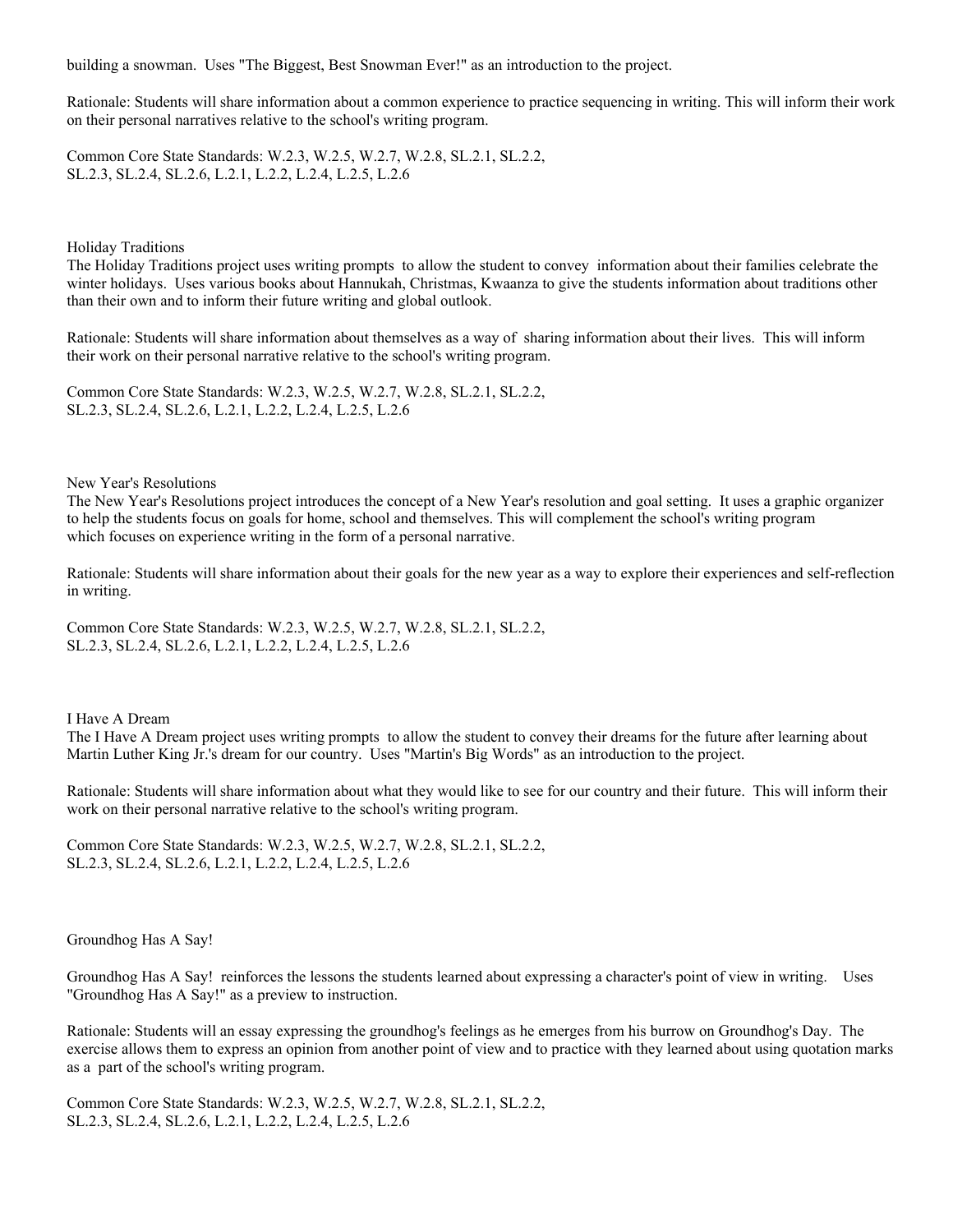## **Integration of Career Readiness, Life Literacies and Key Skills**

Students will learn about the career of Martin Luther King.

| <b>TECH.9.4.2.GCA</b> | <b>Global and Cultural Awareness</b>                                                                                                                                                           |
|-----------------------|------------------------------------------------------------------------------------------------------------------------------------------------------------------------------------------------|
|                       | Individuals from different cultures may have different points of view and experiences.                                                                                                         |
| <b>TECH.9.4.2.CI</b>  | Creativity and Innovation                                                                                                                                                                      |
| TECH.9.4.2.GCA.1      | Articulate the role of culture in everyday life by describing one's own culture and<br>comparing it to the cultures of other individuals (e.g., 1.5.2.C2a, 7.1.NL.IPERS.5,<br>7.1.NL.IPERS.6). |
|                       | Critical thinkers must first identify a problem then develop a plan to address it to<br>effectively solve the problem.                                                                         |
| TECH.9.4.2.TL.2       | Create a document using a word processing application.                                                                                                                                         |
| TECH.9.4.2.DC.3       | Explain how to be safe online and follow safe practices when using the internet (e.g.,<br>8.1.2.NI.3, 8.1.2.NI.4).                                                                             |
| TECH.9.4.2.Cl.1       | Demonstrate openness to new ideas and perspectives (e.g., 1.1.2.CR1a, 2.1.2.EH.1,<br>6.1.2. Civics CM. 2).                                                                                     |
|                       | Brainstorming can create new, innovative ideas.                                                                                                                                                |
|                       | Individuals should practice safe behaviors when using the Internet.                                                                                                                            |
| TECH.9.4.2.CI.2       | Demonstrate originality and inventiveness in work (e.g., 1.3A.2CR1a).                                                                                                                          |
| WRK.9.2.2.CAP.1       | Make a list of different types of jobs and describe the skills associated with each job.                                                                                                       |
| TECH.9.4.2.CT.3       | Use a variety of types of thinking to solve problems (e.g., inductive, deductive).                                                                                                             |
| TECH.9.4.2.TL.1       | Identify the basic features of a digital tool and explain the purpose of the tool (e.g.,<br>8.2.2.ED.1).                                                                                       |
|                       | Different types of jobs require different knowledge and skills.                                                                                                                                |
| TECH.9.4.2.TL.6       | Illustrate and communicate ideas and stories using multiple digital tools (e.g., SL.2.5.).                                                                                                     |
| <b>WRK.9.2.2.CAP</b>  | <b>Career Awareness and Planning</b>                                                                                                                                                           |
| <b>CRP.K-12.CRP6</b>  | Demonstrate creativity and innovation.                                                                                                                                                         |

## **Technology and Design Integration**

Students will interact with Smartboard, Ipads, Chromebooks and document camera.

CS.K-2.8.1.2.CS.1 Select and operate computing devices that perform a variety of tasks accurately and quickly based on user needs and preferences. Individuals use computing devices to perform a variety of tasks accurately and quickly. Computing devices interpret and follow the instructions they are given literally.

## **Interdisciplinary Connections**

Through the mentor texts, and personal choice text, students will make interdisciplinary connections during the writing process.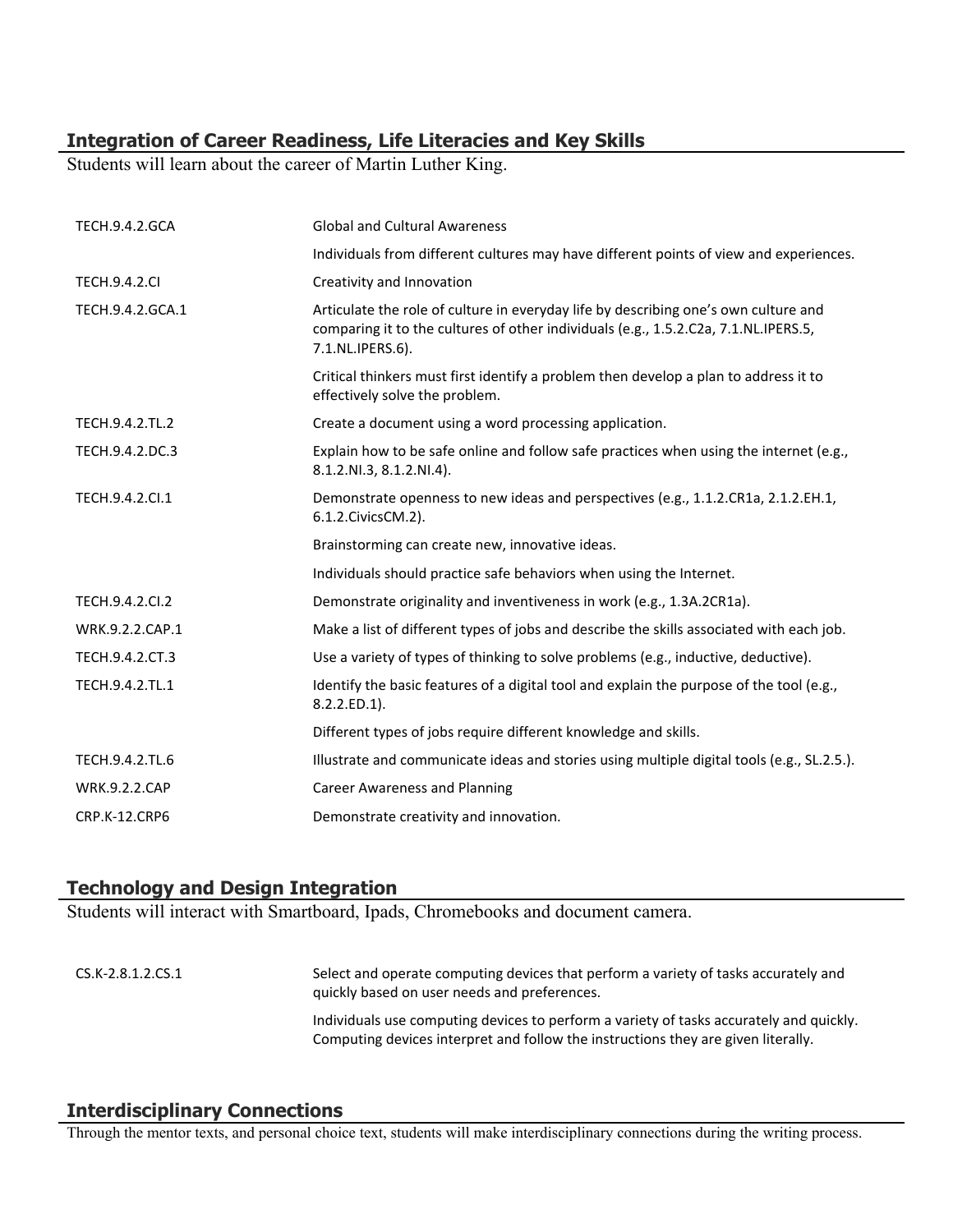| SOC.6.1.4.D.CS6   | American culture, based on specific traditions and values, has been influenced by the<br>behaviors of different cultural groups living in the United States.      |
|-------------------|-------------------------------------------------------------------------------------------------------------------------------------------------------------------|
| SOC.6.1.4.D.CS5   | Cultures include traditions, popular beliefs, and commonly held values, ideas, and<br>assumptions that are generally accepted by a particular group of people.    |
| SOC.6.1.4.D.CS7   | Cultures struggle to maintain traditions in a changing society.                                                                                                   |
| SCI.K-2.5.4.2.F.a | Current weather conditions include air movement, clouds, and precipitation. Weather<br>conditions affect our daily lives.                                         |
| SCI.K-2.5.4.2.F.1 | Observe and document daily weather conditions and discuss how the weather influences<br>your activities for the day.                                              |
| SOC.6.1.4.D.15    | Explain how various cultural groups have dealt with the conflict between maintaining<br>traditional beliefs and practices and adopting new beliefs and practices. |

## **Differentiation**

Based on invidual need, teachers will offer additional support though conferencing, modified mentor text, peer support and individualized mini-lessons.

Advanced learners will be offered more rigorous mentor texts to emulate, teacher conferences and reference materials to support indepth writing endeavors, based on choice.

- Understand that gifted students, just like all students, come to school to learn and be challenged.
- Pre-assess your students. Find out their areas of strength as well as those areas you may need to address before students move on.
- Consider grouping gifted students together for at least part of the school day.
- Plan for differentiation. Consider pre-assessments, extension activities, and compacting the curriculum.
- Use phrases like "You've shown you don't need more practice" or "You need more practice" instead of words like "qualify" or "eligible" when referring to extension work.
- Encourage high-ability students to take on challenges. Because they're often used to getting good grades, gifted students may be risk averse.
- **Definitions of Differentiation Components**:
	- o Content the specific information that is to be taught in the lesson/unit/course of instruction.
	- o Process how the student will acquire the content information.
	- o Product how the student will demonstrate understanding of the content.
	- o Learning Environment the environment where learning is taking place including physical location and/or student grouping

## **Differentiation occurring in this unit:**

Student Strengths and weaknesses will be assessed and monitored, and individualized/differentiated learning will be assigned as appropriate.

Leveled classroom library for research.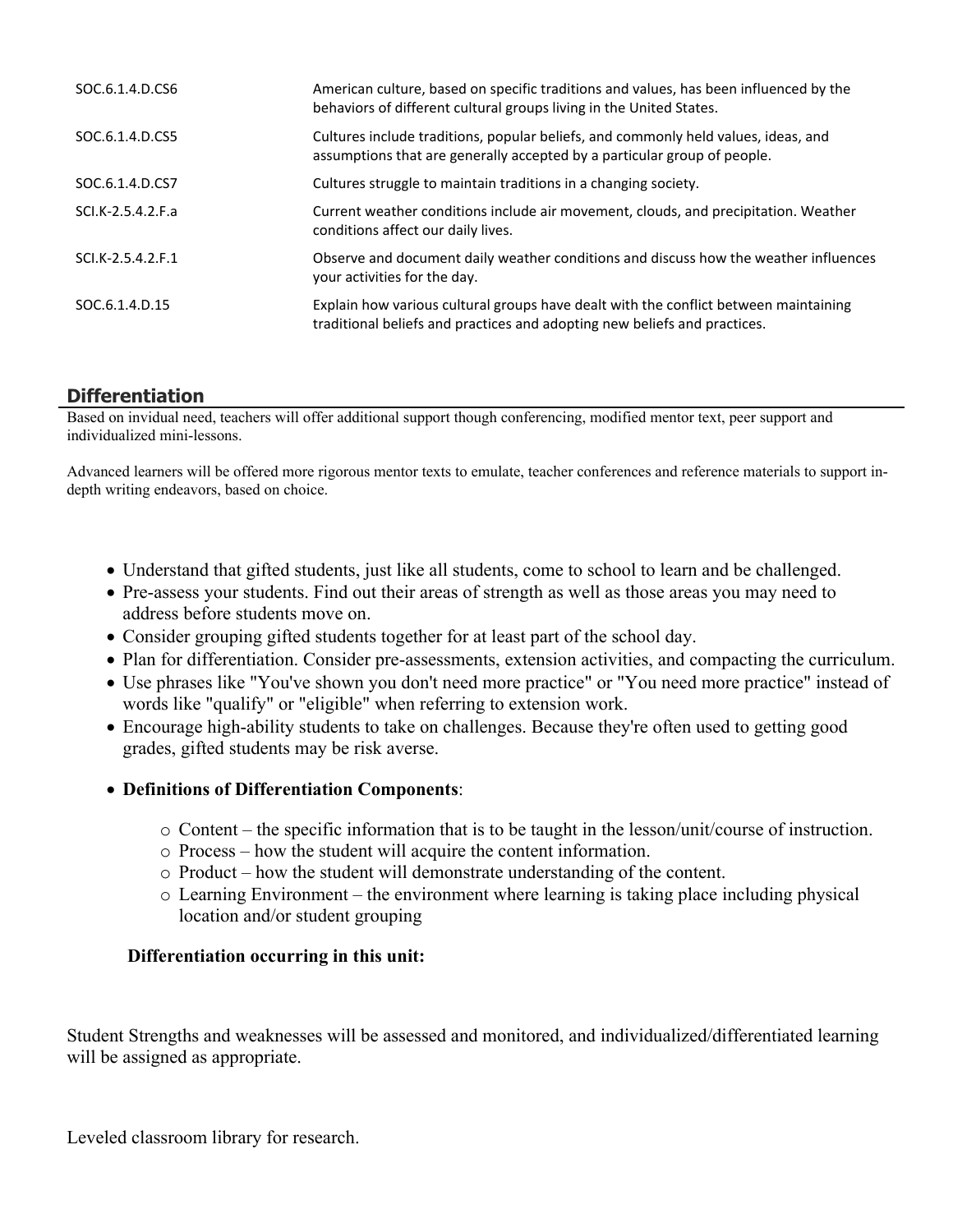## **Modifications & Accommodations**

IEP accommodations, and modifications will be in place, and teacher assigned modifications and accommodations will be assigned, assessed, and monitored as deemed necessary.

Follow IEP accommodations and differentiate materials, project requirements as needed.

Refer to QSAC EXCEL SMALL SPED ACCOMMOCATIONS spreadsheet in this discipline.

## **Modifications and Accommodations used in this unit:**

IEP modifications will be followed

RTI support in writing

conferencing,

re-teaching mini-lessons

extended writing time/opportunities

## **Benchmark Assessments**

**Benchmark Assessments** are given periodically (e.g., at the end of every quarter or as frequently as once per month) throughout a school year to establish baseline achievement data and measure progress toward a standard or set of academic standards and goals.

## **Schoolwide Benchmark assessments:**

Aimsweb benchmarks 3X a year

Linkit Benchmarks 3X a year

DRA

## **Additional Benchmarks used in this unit:**

DRA and Aimsweb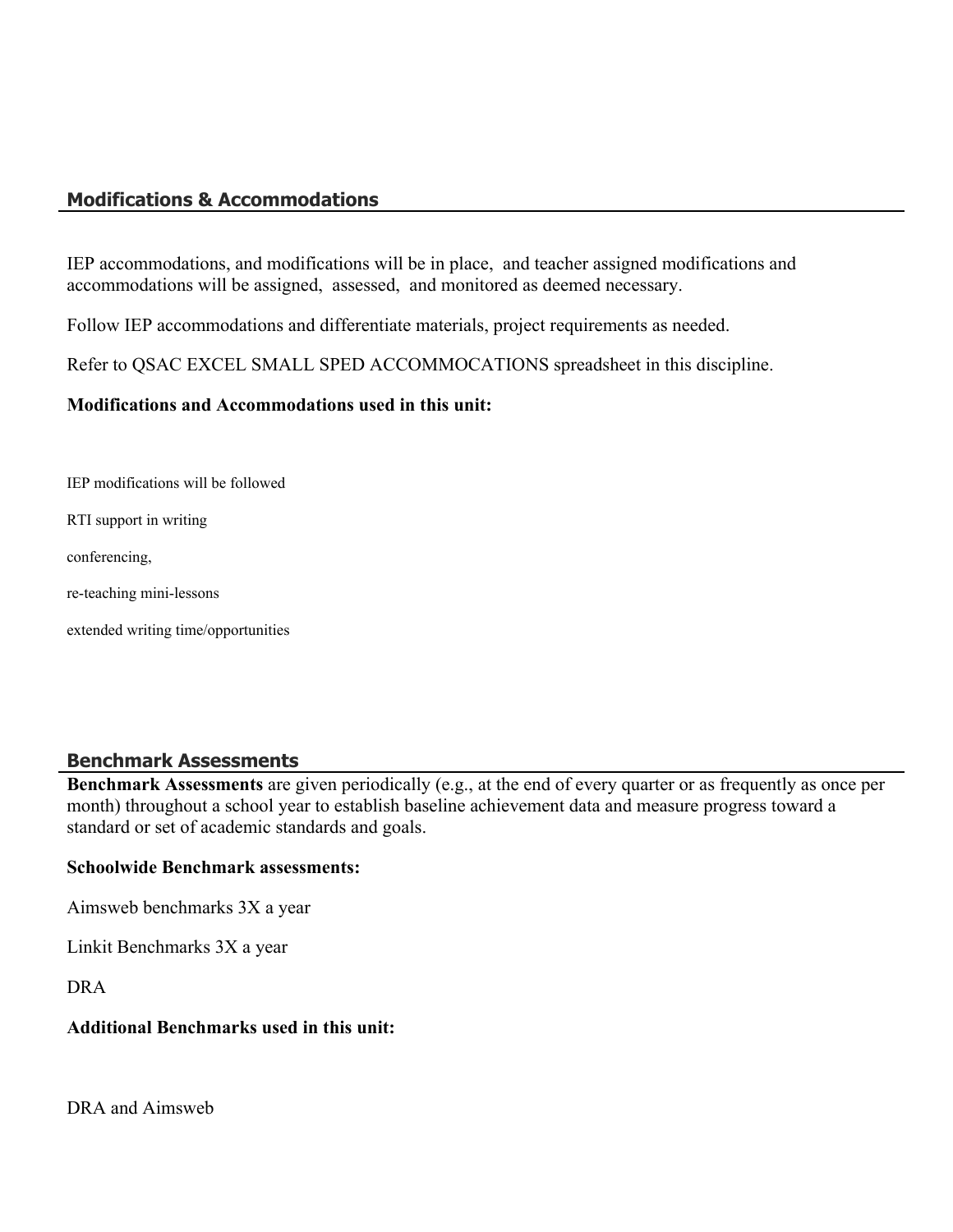## **Formative Assessments**

Assessment allows both instructor and student to monitor progress towards achieving learning objectives, and can be approached in a variety of ways. **Formative assessment** refers to tools that identify misconceptions, struggles, and learning gaps along the way and assess how to close those gaps. It includes effective tools for helping to shape learning, and can even bolster students' abilities to take ownership of their learning when they understand that the goal is to improve learning, not apply final marks (Trumbull and Lash, 2013). It can include students assessing themselves, peers, or even the instructor, through writing, quizzes, conversation, and more. In short, formative assessment occurs throughout a class or course, and seeks to improve student achievement of learning objectives through approaches that can support specific student needs (Theal and Franklin, 2010, p. 151).

#### **Formative Assessments used in this unit:**

Discussion

Teacher conferences

worksheets

Anecdotal records

Student drafts

## **Summative Assessments**

**summative assessments** evaluate student learning, knowledge, proficiency, or success at the conclusion of an instructional period, like a unit, course, or program. Summative assessments are almost always formally graded and often heavily weighted (though they do not need to be). Summative assessment can be used to great effect in conjunction and alignment with formative assessment, and instructors can consider a variety of ways to combine these approaches.

**Summative assessments for this unit:**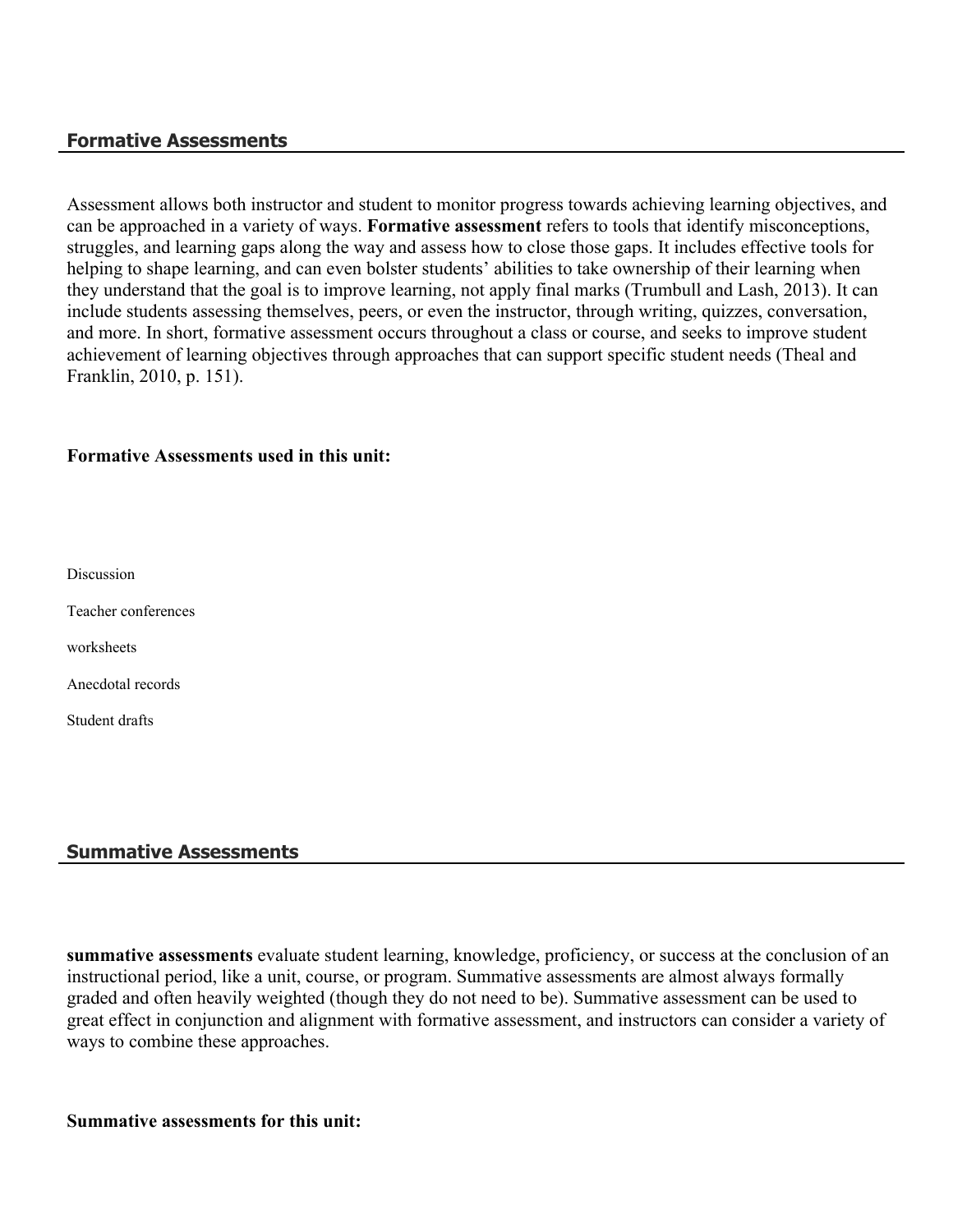Student Self-Reflection

uses a self-reflection questionnaire.

Rationale: Students are more engaged learners when they are actively involved in the evaluation process. Teaching students to reflect on their own growth as writers and the effectiveness of the strategies they use will help them set goals for their future as independent writers.

Final writing pieces

Teacher made assessments

## **Instructional Materials**

Mentor texts as listed above

Leveled texts to be used as additional resources to differentiate instruction

leveled resources for research into topics of interest

Links and videos (Schoolwide and teacher chosen)

Smartboard applications

document camera

## **Standards**

| LA.W.2.5 | With guidance and support from adults and peers, focus on a topic and strengthen writing<br>as needed through self-reflection, revising and editing.      |
|----------|-----------------------------------------------------------------------------------------------------------------------------------------------------------|
| LA.W.2.6 | With guidance and support from adults, use a variety of digital tools to produce and<br>publish writing, including in collaboration with peers.           |
| LA.W.2.7 | Participate in shared research and writing projects (e.g., read a number of books on a<br>single topic to produce a report; record science observations). |
| LA.L.2.3 | Use knowledge of language and its conventions when writing, speaking, reading, or<br>listening.                                                           |
| LA.L.2.1 | Demonstrate command of the conventions of standard English grammar and usage when<br>writing or speaking.                                                 |
| LA.W.2.8 | Recall information from experiences or gather information from provided sources to<br>answer a question.                                                  |
| LA.L.2.4 | Determine or clarify the meaning of unknown and multiple-meaning words and phrases                                                                        |